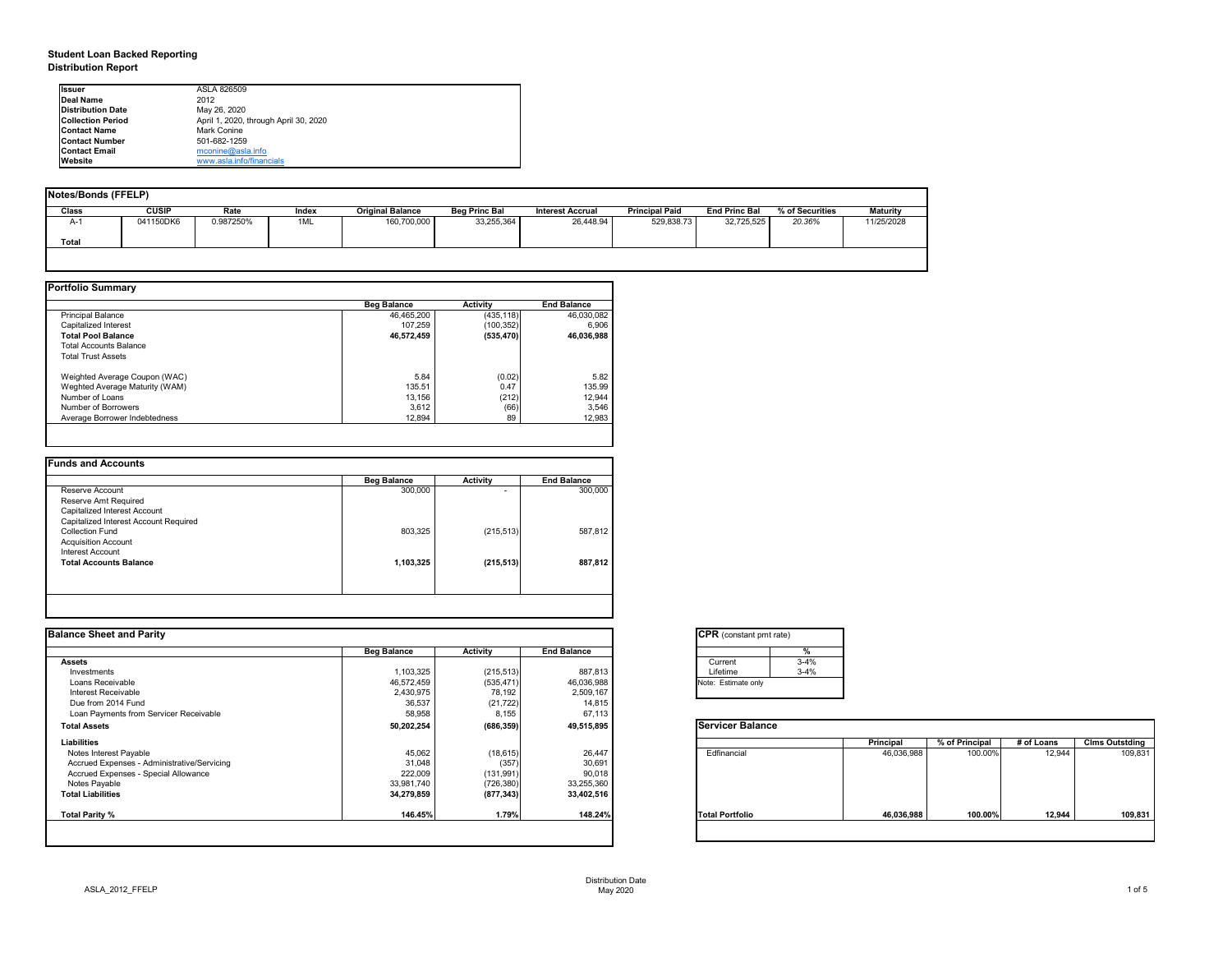# **Student Loan Backed Reporting Distribution Report**

### **Delinquency Status**

|                           | # of Loans       |               | Principal        |               | % of Principal   |               | <b>WAC</b>       |               | <b>WARM</b>      |               |
|---------------------------|------------------|---------------|------------------|---------------|------------------|---------------|------------------|---------------|------------------|---------------|
|                           | <b>Beginning</b> | <b>Ending</b> | <b>Beginning</b> | <b>Ending</b> | <b>Beginning</b> | <b>Ending</b> | <b>Beginning</b> | <b>Ending</b> | <b>Beginning</b> | <b>Ending</b> |
| In School                 | 21               |               | 100,903.81       | 74,477.81     | 0.22%            | 0.16%         | 6.28             | 6.30          | 118.44           | 120.00        |
| Grace                     |                  |               | 6,424.49         | 32,850.49     | 0.01%            | 0.07%         | 6.80             | 6.33          | 111.81           | 113.60        |
| Repayment                 |                  |               |                  |               |                  |               |                  |               |                  |               |
| Current                   | 9,015            | 8,315         | 30,308,356.44    | 28,134,622.50 | 65.08%           | 61.11%        | 6.12             | 6.12          | 149.48           | 151.26        |
| 31-60 Days Delinquent     | 372              | 318           | 1,486,356.27     | 1,178,782.72  | 3.19%            | 2.56%         | 6.14             | 6.04          | 138.66           | 140.51        |
| 61-90 Days Delinquent     | 274              | 120           | 1,159,765.60     | 498,698.89    | 2.49%            | 1.08%         | 6.24             | 6.19          | 132.60           | 124.26        |
| 91-120 Days Delingent     | 209              | 105           | 839,373.92       | 423,414.40    | 1.80%            | 0.92%         | 6.05             | 6.30          | 106.72           | 139.79        |
| 121-180 Days Delinquent   | 276              | 156           | 1,141,819.80     | 523,841.42    | 2.45%            | 1.14%         | 6.06             | 6.08          | 117.11           | 120.28        |
| 181-270 Days Delinquent   | 387              | 366           | 1,689,027.52     | 1,767,212.42  | 3.63%            | 3.84%         | 6.02             | 6.09          | 119.08           | 122.14        |
| 271+ Days Delinquent      | 39               | 33            | 121,007.05       | 117,817.14    | 0.26%            | 0.26%         | 6.35             | 5.77          | 94.16            | 95.33         |
| <b>Total Repayment</b>    | 10,572           | 9,413         | 36,745,706.60    | 32,644,389.49 | 78.90%           | 70.91%        | 6.12             | 6.12          | 144.94           | 148.04        |
| Forbearance               | 1,092            | 2,097         | 4,176,007.35     | 8,023,311.95  | 8.97%            | 17.43%        | 6.21             | 6.19          | 131.25           | 131.28        |
| Deferment                 | 1,410            | 1,374         | 5,278,215.54     | 5,158,488.65  | 11.33%           | 11.21%        | 6.05             | 6.05          | 132.85           | 131.28        |
| <b>Claims in Progress</b> | 57               | 35            | 265,201.07       | 103,469.47    | 0.57%            | 0.22%         | 6.55             | 6.18          | 120.26           | 103.72        |
| <b>Claims Denied</b>      |                  |               |                  |               |                  |               |                  |               |                  |               |
| <b>Total Portfolio</b>    | 13,156           | 12,944        | 46,572,459       | 46,036,988    | 100.00%          | 100.00%       | 6.12             | 6.12          | 142.14           | 143.07        |

|                                     | # of Loans       |               | <b>Principal</b> |               | % of Principal   |               | <b>WAC</b>       |               | <b>WARM</b>      |               |
|-------------------------------------|------------------|---------------|------------------|---------------|------------------|---------------|------------------|---------------|------------------|---------------|
|                                     | <b>Beginning</b> | <b>Ending</b> | <b>Beginning</b> | <b>Ending</b> | <b>Beginning</b> | <b>Ending</b> | <b>Beginning</b> | <b>Ending</b> | <b>Beginning</b> | <b>Ending</b> |
| Current                             | 9,015            | 8,315         | 30,308,356       | 28,134,623    | 82.48%           | 86.19%        | 6.12             | 6.12          | 149.48           | 151.26        |
| 31-60 Days Delinquent               | 372              | 318           | 1,486,356        | 1,178,783     | 4.04%            | 3.61%         | 6.14             | 6.04          | 138.66           | 140.51        |
| 61-90 Days Delinquent               | 274              | 120           | 1,159,766        | 498,699       | 3.16%            | 1.53%         | 6.24             | 6.19          | 132.60           | 124.26        |
| 91-120 Days Delingent               | 209              | 105           | 839,374          | 423,414       | 2.28%            | 1.30%         | 6.05             | 6.30          | 106.72           | 139.79        |
| 121-180 Days Delinquent             | 276              | 156           | 1,141,820        | 523,841       | 3.11%            | 1.60%         | 6.06             | 6.08          | 117.11           | 120.28        |
| 181-270 Days Delinquent             | 387              | 366           | 1,689,028        | 1,767,212     | 4.60%            | 5.41%         | 6.02             | 6.09          | 119.08           | 122.14        |
| 271+ Days Delinquent                | 39               | 33            | 121,007          | 117,817       | 0.33%            | 0.36%         | 6.35             | 5.77          | 94.16            | 95.33         |
| <b>Total Portfolio in Repayment</b> | 10,572           | 9,413         | 36,745,707       | 32,644,389    | 100.00%          | 100.00%       | 6.12             | 6.12          | 144.94           | 148.04        |

| Portfolio by Loan Type                |                  |               |                  |               |                  |               |                  |               |                  |               |
|---------------------------------------|------------------|---------------|------------------|---------------|------------------|---------------|------------------|---------------|------------------|---------------|
|                                       | # of Loans       |               | <b>Principal</b> |               | % of Principal   |               | <b>WAC</b>       |               | <b>WARM</b>      |               |
|                                       | <b>Beginning</b> | <b>Ending</b> | <b>Beginning</b> | <b>Ending</b> | <b>Beginning</b> | <b>Ending</b> | <b>Beginning</b> | <b>Ending</b> | <b>Beginning</b> | <b>Ending</b> |
| <b>Subsidized Consolidation Loans</b> |                  |               |                  |               |                  |               |                  |               |                  |               |
| Unsubsidized Consolidation Loans      |                  |               |                  |               |                  |               |                  |               |                  |               |
| <b>Subsidized Stafford Loans</b>      | 7,394            | 7,276         | 21,017,370       | 20,808,011    | 45.13%           | 45.20%        | 6.02             | 6.02          | 129.97           | 130.57        |
| <b>Unsubsidized Stafford Loans</b>    | 5,578            | 5,487         | 24,365,472       | 24,091,529    | 52.32%           | 52.33%        | 6.11             | 6.11          | 154.02           | 155.18        |
| PLUS/GradPLUS Loans                   | 184              | 181           | ,189,617         | 1,137,448     | 2.55%            | 2.47%         | 8.21             | 8.20          | 113.96           | 115.35        |
| <b>SLS Loans</b>                      |                  |               |                  |               |                  |               |                  |               |                  |               |
| <b>Total Portfolio</b>                | 13,156           | 12,944        | 46,572,459       | 46,036,988    | 100.00%          | 100.00%       | 6.12             | 6.12          | 142.14           | 143.07        |

|  |  | Portfolio by Program Type |  |
|--|--|---------------------------|--|
|--|--|---------------------------|--|

| <b>Portfolio by Program Type</b>           |                  |               |                  |               |                  |               |                  |               |                  |               |
|--------------------------------------------|------------------|---------------|------------------|---------------|------------------|---------------|------------------|---------------|------------------|---------------|
|                                            | # of Loans       |               | Principal        |               | % of Principal   |               | <b>WAC</b>       |               |                  | <b>WARM</b>   |
|                                            | <b>Beginning</b> | <b>Ending</b> | <b>Beginning</b> | <b>Ending</b> | <b>Beginning</b> | <b>Ending</b> | <b>Beginning</b> | <b>Ending</b> | <b>Beginning</b> | <b>Ending</b> |
| Graduate / 4-Year Loans                    | 10,098           | 9,921         | 36,870,660       | 36,388,735    | 79.17%           | 79.04%        | 6.12             | 6.12          | 141.17           | 142.17        |
| 2-Year Loans                               | 2,815            | 2,780         | 9,085,535        | 9,029,115     | 19.51%           | 19.61%        | 6.13             | 6.13          | 146.09           | 146.85        |
| Proprietary / Technical / Vocational Loans | 243              | 243           | 616,263          | 619,138       | 1.32%            | 1.34%         | 6.06             | 6.06          | 141.98           | 140.82        |
| Unknown (Consolidation) Loans              |                  |               |                  |               |                  |               |                  |               |                  |               |
| Other Loans                                |                  |               |                  |               |                  |               |                  |               |                  |               |
| <b>Total Portfolio</b>                     | 13,156           | 12,944        | 46,572,459       | 46,036,988    | 100.00%          | 100.00%       | 6.12             | 6.12          | 142.14           | 143.07        |
|                                            |                  |               |                  |               |                  |               |                  |               |                  |               |

|                        |                  | # of Loans    |                  | <b>Principal</b> |                  | % of Principal |  |
|------------------------|------------------|---------------|------------------|------------------|------------------|----------------|--|
|                        | <b>Beginning</b> | <b>Ending</b> | <b>Beginning</b> | <b>Ending</b>    | <b>Beginning</b> | <b>Ending</b>  |  |
| <b>Fixed Loans</b>     | 7,579            | 7,439         | 31,005,067       | 30,627,411       | 66.57%           | 66.53%         |  |
| Variable Loans         | 5,577            | 5,505         | 15,567,392       | 15,409,576       | 33.43%           | 33.47%         |  |
| T-Bill Loans           | 5,577            | 5,505         | 15,567,392       | 15,409,576       | 33.43%           | 33.47%         |  |
| <b>CMT Loans</b>       |                  |               |                  |                  |                  |                |  |
| <b>Total Portfolio</b> | 13,156           | 12,944        | 46,572,459       | 46,036,988       | 100.00%          | 100.00%        |  |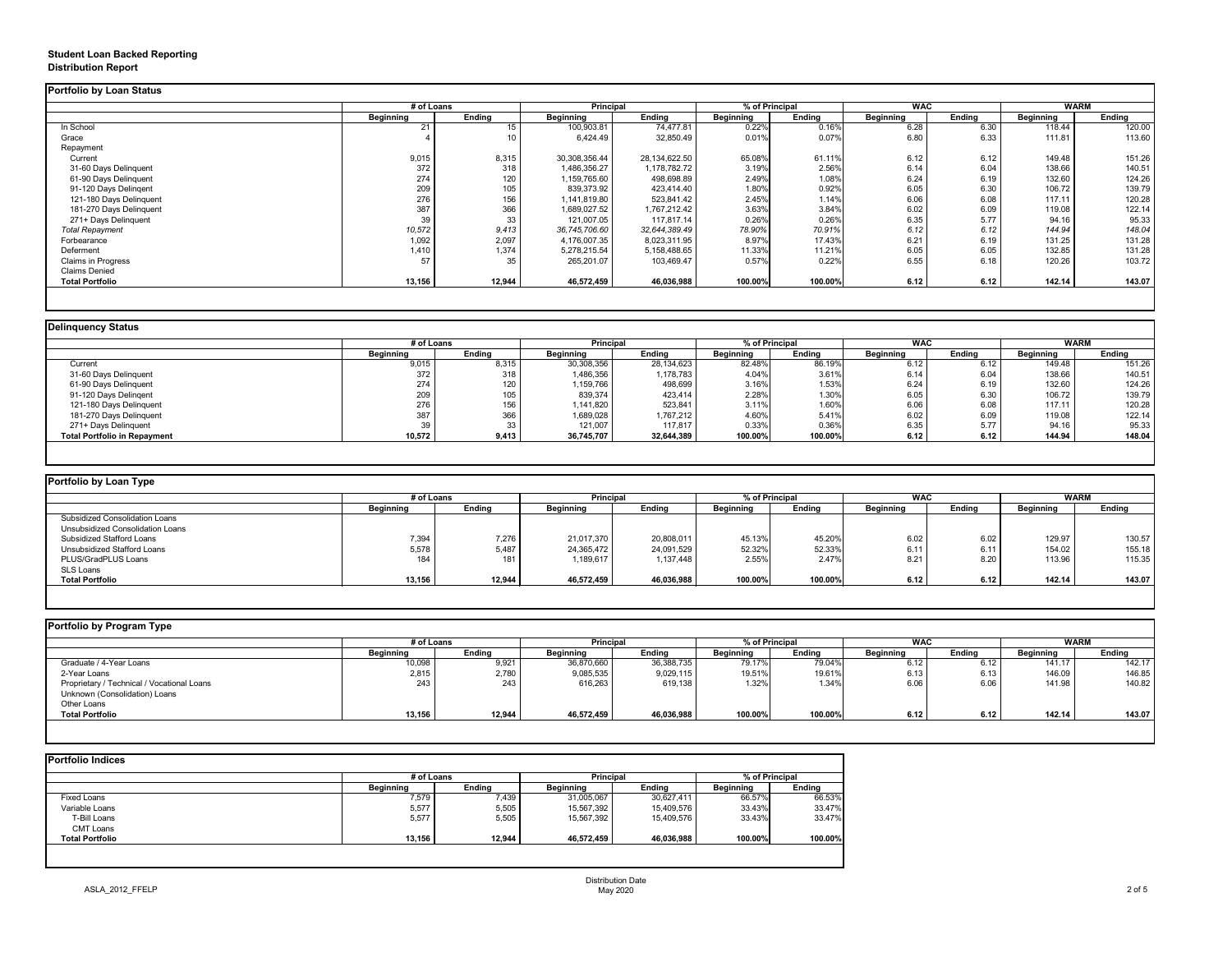| <b>Distribution Date</b> | May 26, 2020            |
|--------------------------|-------------------------|
| <b>Collection Period</b> | April 1 2020 through Ap |

**Collection Period** April 1, 2020, through April 30, 2020

## **Collection Activity**

| <b>Collection Account</b>                                                                    | as of 4/30/2020 |
|----------------------------------------------------------------------------------------------|-----------------|
| Beginning Balance - April 1, 2020                                                            | 803,325         |
| <b>Collection Amount Received</b>                                                            | 607,073         |
| <b>Recoveries</b>                                                                            |                 |
| Reserve Account                                                                              |                 |
| <b>Excess of Required Reserve Account</b>                                                    |                 |
| Interest on Investment Earnings                                                              | 738.86          |
| Capitalized Interest Account (after a stepdown or release date)                              |                 |
| <b>Acquisition Account</b>                                                                   |                 |
| Payments from Guarantor                                                                      |                 |
| Transfer from 2010 Collection Fund for correction of error                                   |                 |
| <b>Required Repurchases</b>                                                                  |                 |
| Special Allowance Payable to Department of Education                                         |                 |
| <b>Consolidation Rebate Fees</b>                                                             |                 |
| Rating Agency Surveillance Fees                                                              | (20,000)        |
| Principal payments, interest payments, administration fees, servicing fees, and trustee fees | (803, 325.00)   |
| Other Amounts Received in Collection                                                         |                 |
| <b>Total Available Funds</b>                                                                 | 587,812         |
|                                                                                              |                 |

| <b>Fees Due for Current Period</b> | as of 4/30/2020 |
|------------------------------------|-----------------|
| Indenture Trustee Fees             | 833.33          |
| <b>Servicing Fees</b>              | 26,855          |
| <b>Administration Fees</b>         | 3,836           |
| Late Fees                          |                 |
| <b>Other Fees</b>                  |                 |
| <b>Total Fees</b>                  | 31,524.33       |

| <b>Cumulative Default Rate</b>                                                                      | as of 4/30/2020 |
|-----------------------------------------------------------------------------------------------------|-----------------|
|                                                                                                     |                 |
| Current Period Defaults (\$)                                                                        | 76,659.55       |
| Cumulative Defaults (\$)                                                                            | 44,011,307.06   |
| Cumulative Default (% of original pool balance)                                                     | 27.41%          |
| Cumulative Default (% of cumulative entered repayment balance) <sup>a</sup>                         | 95.82%          |
| Current Period Payments (Recoveries) from Guarantor (\$)                                            | 175,069.91      |
| Current Period Borrower Recoveries (\$)                                                             | n/a             |
| Cumulative Recoveries (\$) <sup>b</sup>                                                             | \$41,376,671.62 |
| <b>Cumulative Recovery Rate (%)</b>                                                                 | 94.01%          |
| <b>Cumulative Net Loss Rate (%)</b>                                                                 | 1.64%           |
| Servicer Reject Rate (FFELP) (%)                                                                    |                 |
| Cumulative Servicer Reject Rate (FFELP) (%)                                                         |                 |
| Repayment balance includes all repayment loans with the exception of balances in claim status<br>a) |                 |
| Cumulative Recoveries includes 97% of claims in progress balances<br>b)                             |                 |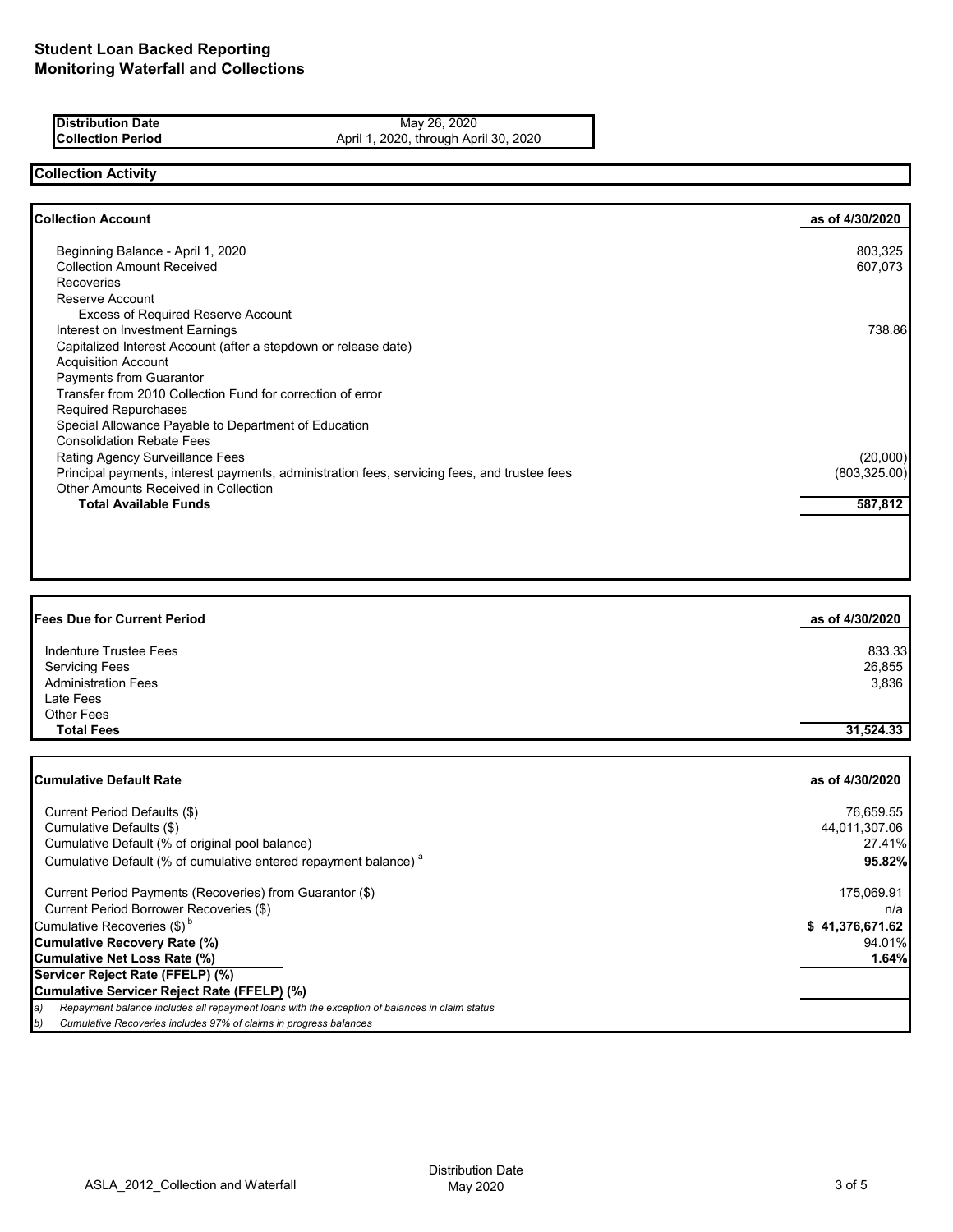## **Waterfall Activity**

| <b>Waterfall for Distribution</b>                                                         | <b>Amount Due</b> | <b>Amount Remaining</b> |
|-------------------------------------------------------------------------------------------|-------------------|-------------------------|
| <b>Total Available Funds</b>                                                              |                   | 587,812                 |
| First: Payments under any Joint Sharing Agreement                                         |                   |                         |
| <b>Second: Trustee Fees</b>                                                               | 833.33            | 586,978                 |
| <b>Third: Servicing Fees and Backup Servicing Fees</b>                                    | 26,855            | 560,123                 |
| <b>Fourth: Administration Fees</b>                                                        | 3,836             | 556,287                 |
| <b>Fifth: Noteholder Interest</b>                                                         | 26,449            | 529,838                 |
| Sixth: Reinstate the balance of the Reserve Fund up to the Specified Reserve Fund Balance |                   |                         |
| Seventh: Noteholder Principal, until paid in full                                         | 529,839           | (0)                     |
|                                                                                           |                   |                         |

| <b>Principal and Interest Distributions</b>  | Class A-1  |
|----------------------------------------------|------------|
|                                              |            |
| Monthly Interest Due                         | 26,448.94  |
| Monthly Interest Paid                        | 26,448.94  |
| Interest Shortfall                           | 0          |
| Interest Carryover Due                       | 0          |
| Interest Carryover Paid                      |            |
| Interest Carryover                           | $\Omega$   |
| <b>Monthly Principal Distribution Amount</b> | 529,838.73 |
| <b>Monthly Principal Paid</b>                | 529,838.73 |
| Shortfall                                    |            |
| <b>Total Distribution Amount</b>             | 556,287.67 |
|                                              |            |